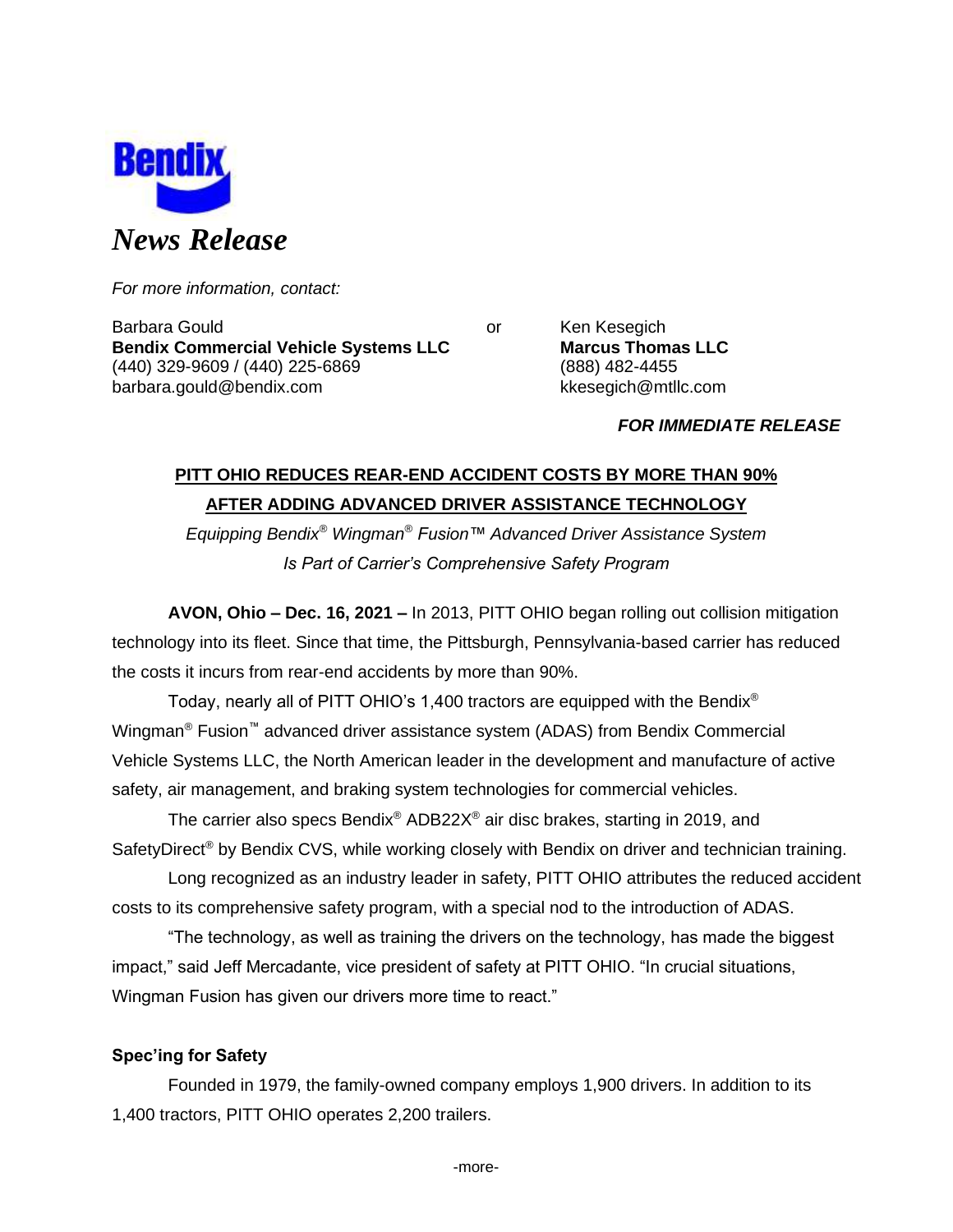#### **PITT OHIO REDUCES REAR-END ACCIDENT COSTS BY MORE THAN 90% AFTER ADDING ADVANCED DRIVER ASSISTANCE TECHNOLOGY** Dec. 16, 2021/Page 2

The carrier specs Bendix® Wingman® Fusion™ – Bendix's flagship driver assistance system – on its vehicles, as well as Bendix<sup>®</sup> ADB22X<sup>®</sup> air disc brakes with the Bendix<sup>®</sup> Splined Disc® rotor.

Bendix Wingman Fusion gathers input through radar, video, and a vehicle's braking system, combining and cross-checking the data from sensors that are working together and not just in parallel. By creating a detailed and accurate picture from this information, Fusion delivers enhanced rear-end collision mitigation and adaptive cruise control, along with following distance alerts, stationary object alerts, lane departure warning, alerts when speeding, and braking on stationary vehicles – all while prioritizing alerts to help reduce driver distraction. Event-based data – including video – can be wirelessly transmitted for driver coaching and analysis by fleet safety personnel.

Fusion is built on the foundational technology of the Bendix<sup>®</sup> ESP<sup>®</sup> Electronic Stability Program full-stability system. This enables it to help drivers avoid some additional crash situations, including rollovers, loss-of-control, and sideswipe crashes.

Bendix ADB22X air disc brakes provide shorter stopping distances and deliver greater reliability with more consistent stops, while also delivering ROI in the shop through longer friction life and quicker pad changes than drum brakes. In addition, air disc brakes virtually eliminate brake fade. This distinguishes them from drum brakes, which can fade during heavy stop-and-go traffic situations or during mountain descents – extending stopping distances as they heat up. The performance advantages of air disc brakes mean they provide better support to today's advanced driver assistance systems.

### **The Training Advantage**

PITT OHIO emphasizes the importance of training – for both drivers and technicians – in its safety program.

"Any time we roll out new technology, we want to make sure the drivers understand it very well," Mercadante said, noting that Bendix's in-depth training assistance – which includes driver training sessions and videos – is key in this education effort. "Also, every month, we share with each driver their safety numbers. We show them how the technology is helping them to avoid accidents – and helping us to be a safer fleet."

For technician training, PITT OHIO also turns to Bendix, which continues to add training videos to the Bendix On-Line Brake School, upgrade its sell sheets, and advance its diagnostic software tool ACom<sup>®</sup> PRO<sup>™</sup>.

"We're taking advantage of Bendix's ongoing growth in that area to make sure our technicians are fully aware of the safety systems and understand how they operate,"

-more-